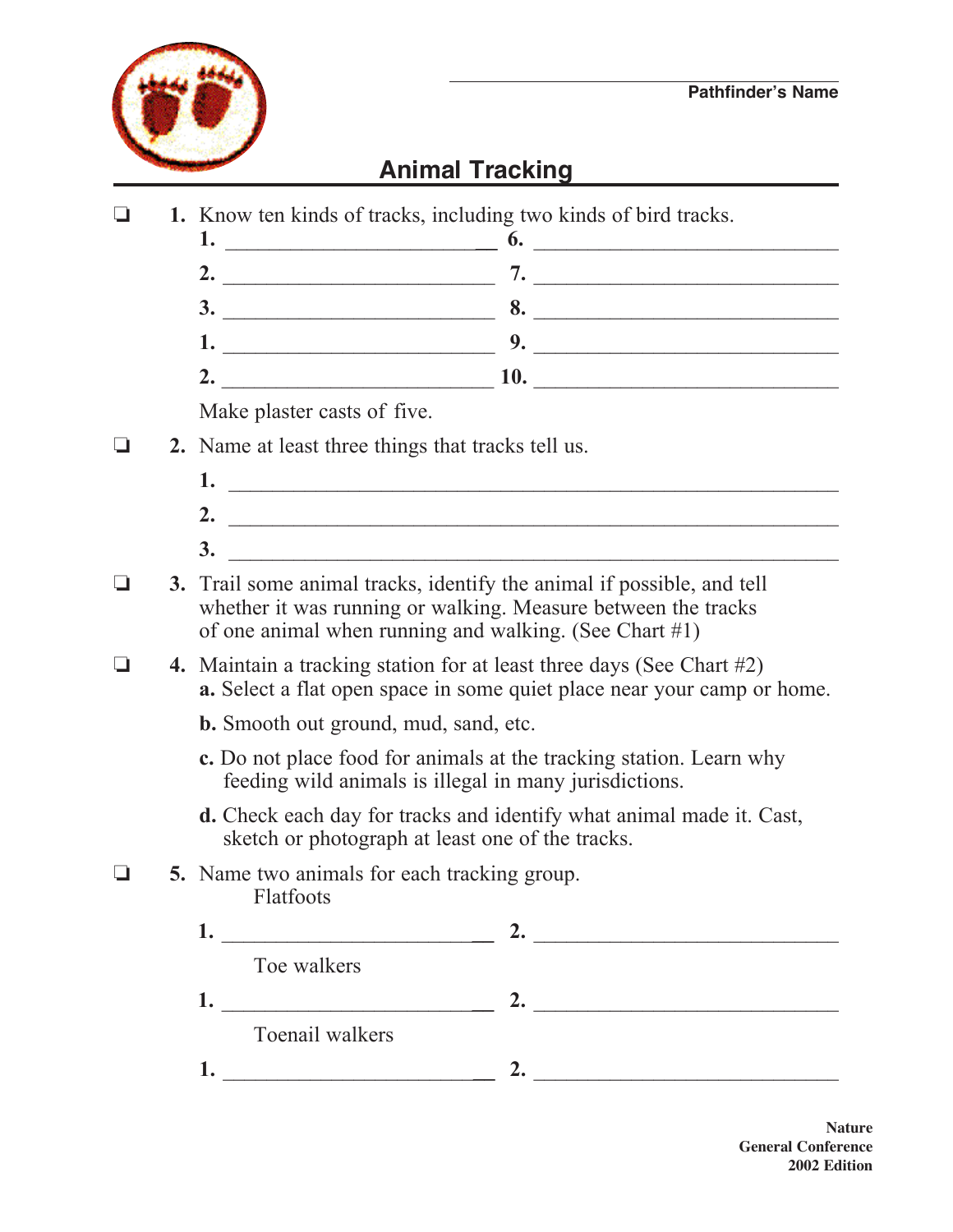|  |  |  | Bounders or long hindleggers |
|--|--|--|------------------------------|
|--|--|--|------------------------------|

|            | 6. Name four signs of the presence of mammals.                                                                        |
|------------|-----------------------------------------------------------------------------------------------------------------------|
|            |                                                                                                                       |
|            |                                                                                                                       |
|            |                                                                                                                       |
|            | $\overline{4.}$                                                                                                       |
|            | 7. Distinguish between rabbit and squirrel tracks, and between dog and cat<br>family tracks.                          |
|            | Rabbit/Squirrel Tracks                                                                                                |
|            |                                                                                                                       |
|            | <u> 1990 - Johann Harry Harry Harry Harry Harry Harry Harry Harry Harry Harry Harry Harry Harry Harry Harry Harry</u> |
|            | Dog/Cat Tracks                                                                                                        |
|            |                                                                                                                       |
|            |                                                                                                                       |
|            |                                                                                                                       |
|            |                                                                                                                       |
|            | <b>8.</b> Name two groups of animals (mammals, birds, insects, etc.) that leave                                       |
|            | tracks or scent trails that another of their kind can follow.                                                         |
|            |                                                                                                                       |
|            | <b>9.</b> Name two birds for each of the following type of tracks:                                                    |
|            | Hopping                                                                                                               |
|            | Walking                                                                                                               |
|            | 2. $\qquad \qquad$                                                                                                    |
| <b>10.</b> | Besides tracks, give two other signs of the presence of birds.                                                        |
|            |                                                                                                                       |
|            | 2. $\overline{\phantom{a}}$                                                                                           |
| <b>11.</b> | Name two birds identified by their flying patterns.<br>1.                                                             |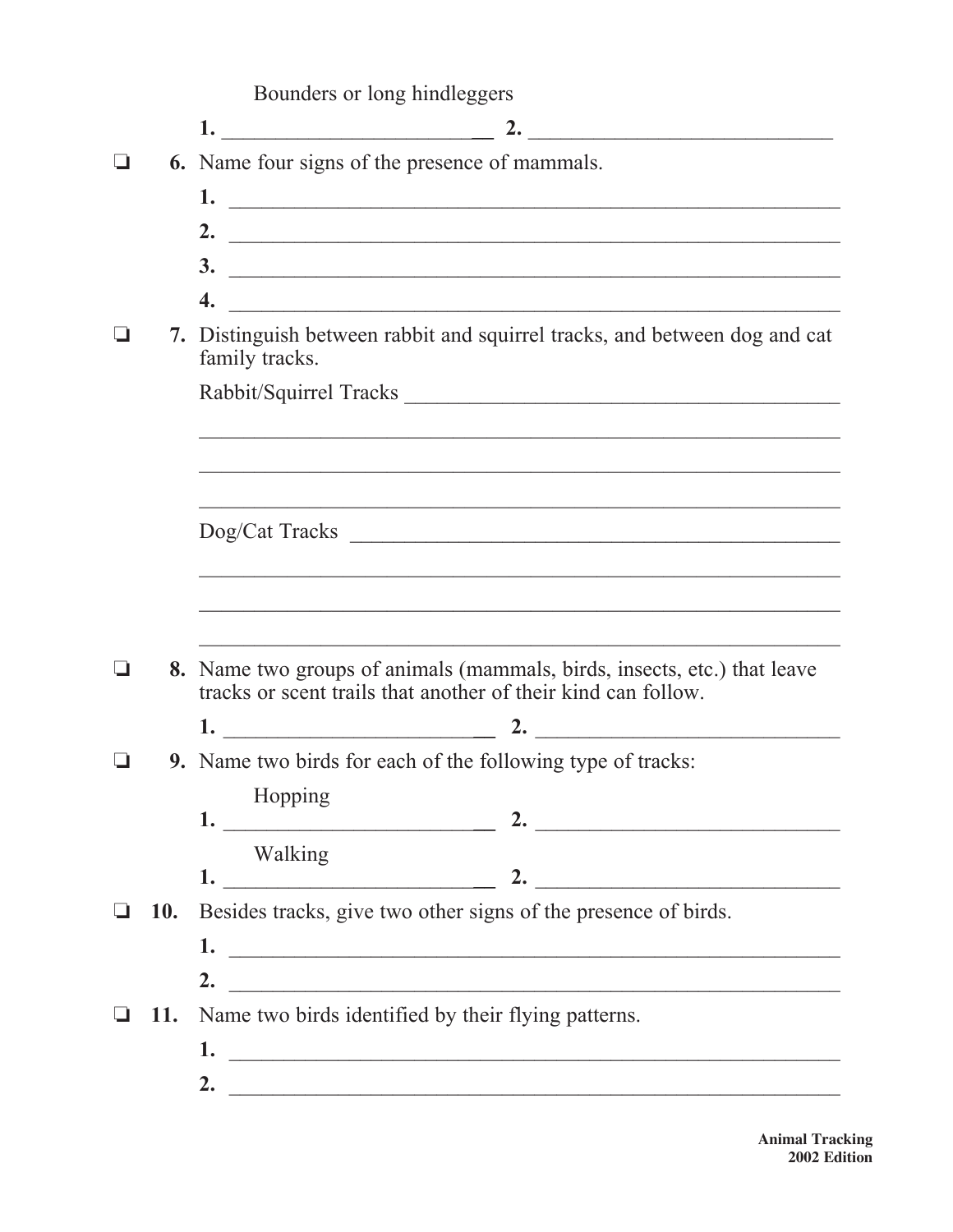**12.** In your area, observe tracks or trail of one or more of the following:

| a.             | Toad or frog    | d. | Mollusk   |
|----------------|-----------------|----|-----------|
| $b$ .          | Snake           | e. | Earthworm |
| $\mathbf{c}$ . | Turtle          | f. | Mole      |
|                | Animal Observed |    |           |
|                | Findings        |    |           |
|                |                 |    |           |
|                |                 |    |           |
|                |                 |    |           |
|                |                 |    |           |
|                |                 |    |           |
|                |                 |    |           |
|                |                 |    |           |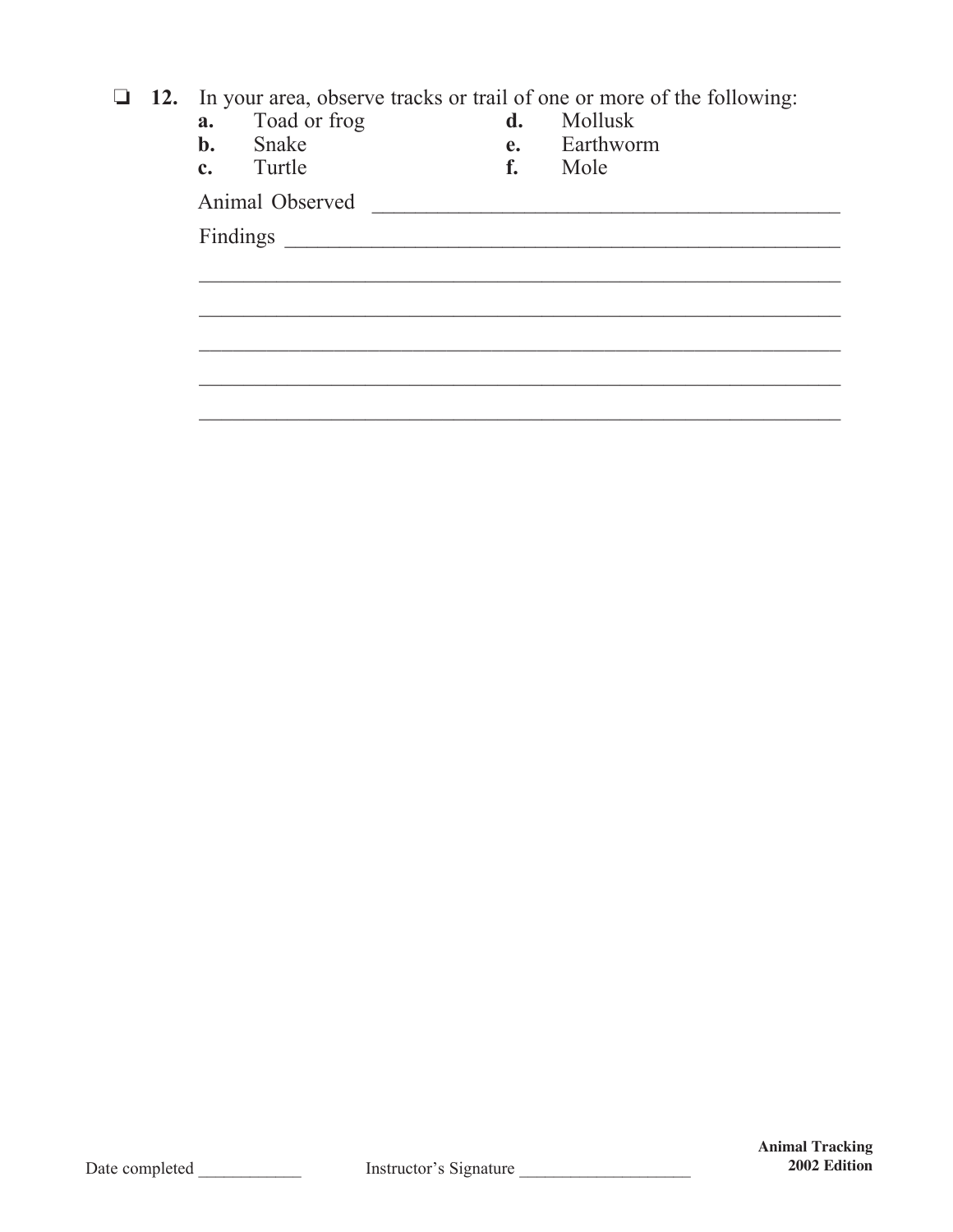## **Animal Tracking Chart #1**

Trail some animal tracks, identify the animal if possible, and tell whether it wasrunning or walking. Measure between the tracks of one animal when running and walking

| Animal |  |  |  |
|--------|--|--|--|
|        |  |  |  |
|        |  |  |  |
|        |  |  |  |
| Animal |  |  |  |
|        |  |  |  |
|        |  |  |  |
|        |  |  |  |
|        |  |  |  |
|        |  |  |  |
|        |  |  |  |
|        |  |  |  |
| Animal |  |  |  |
|        |  |  |  |
|        |  |  |  |
|        |  |  |  |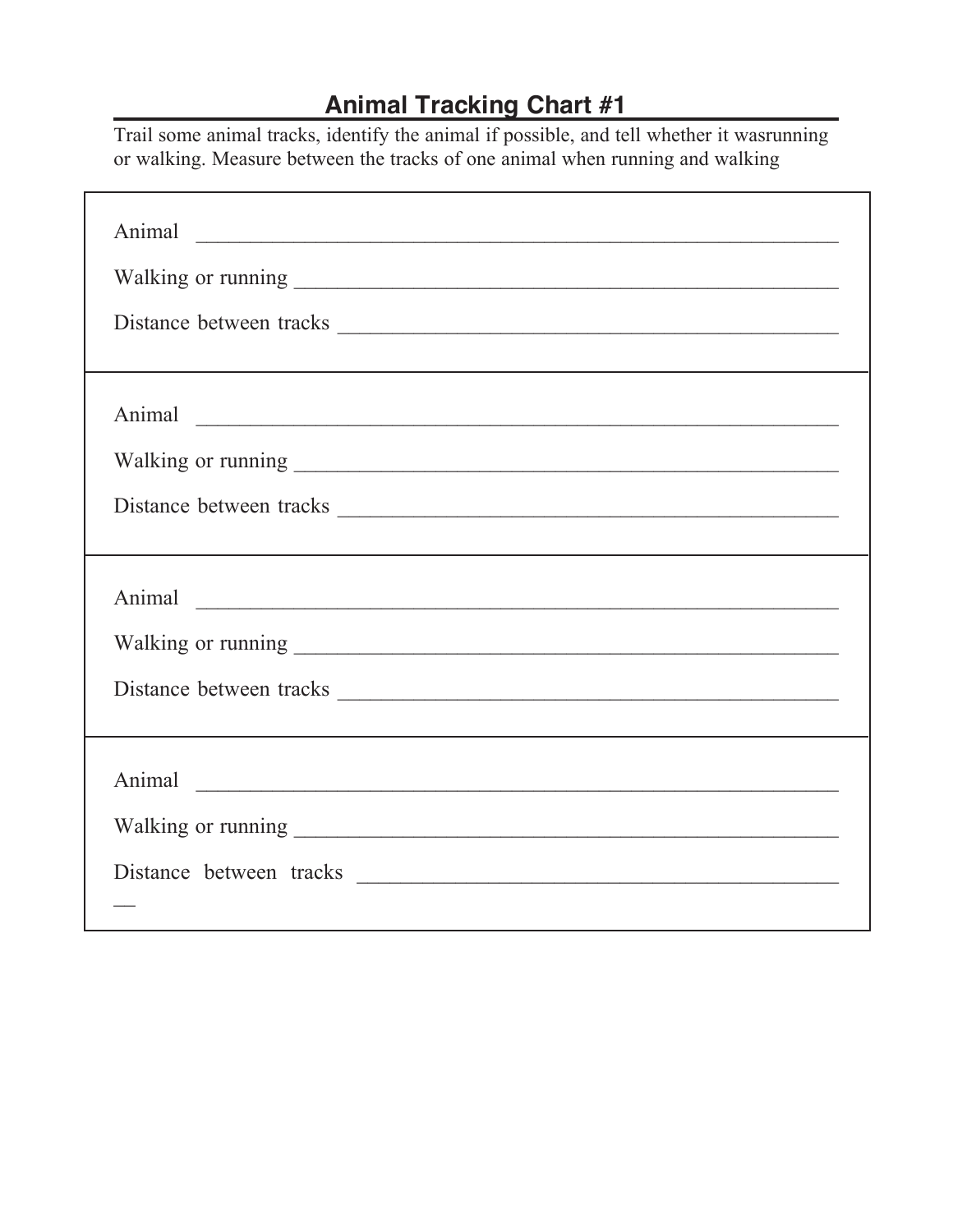## **Animal Tracking Chart #2**

Maintain a tracking station for at least three days

| Area chosen  |                                |  |       |  |
|--------------|--------------------------------|--|-------|--|
|              |                                |  |       |  |
| <b>Notes</b> |                                |  |       |  |
|              | Day 1                          |  |       |  |
|              |                                |  |       |  |
|              |                                |  |       |  |
|              |                                |  |       |  |
|              |                                |  |       |  |
|              |                                |  |       |  |
|              |                                |  |       |  |
|              |                                |  | Day 2 |  |
|              |                                |  |       |  |
|              |                                |  |       |  |
|              |                                |  |       |  |
|              |                                |  |       |  |
|              |                                |  |       |  |
|              |                                |  |       |  |
|              | Day $3 \overline{\phantom{a}}$ |  |       |  |
|              |                                |  |       |  |
|              |                                |  |       |  |
|              |                                |  |       |  |
|              |                                |  |       |  |
|              |                                |  |       |  |
|              |                                |  |       |  |
|              |                                |  |       |  |